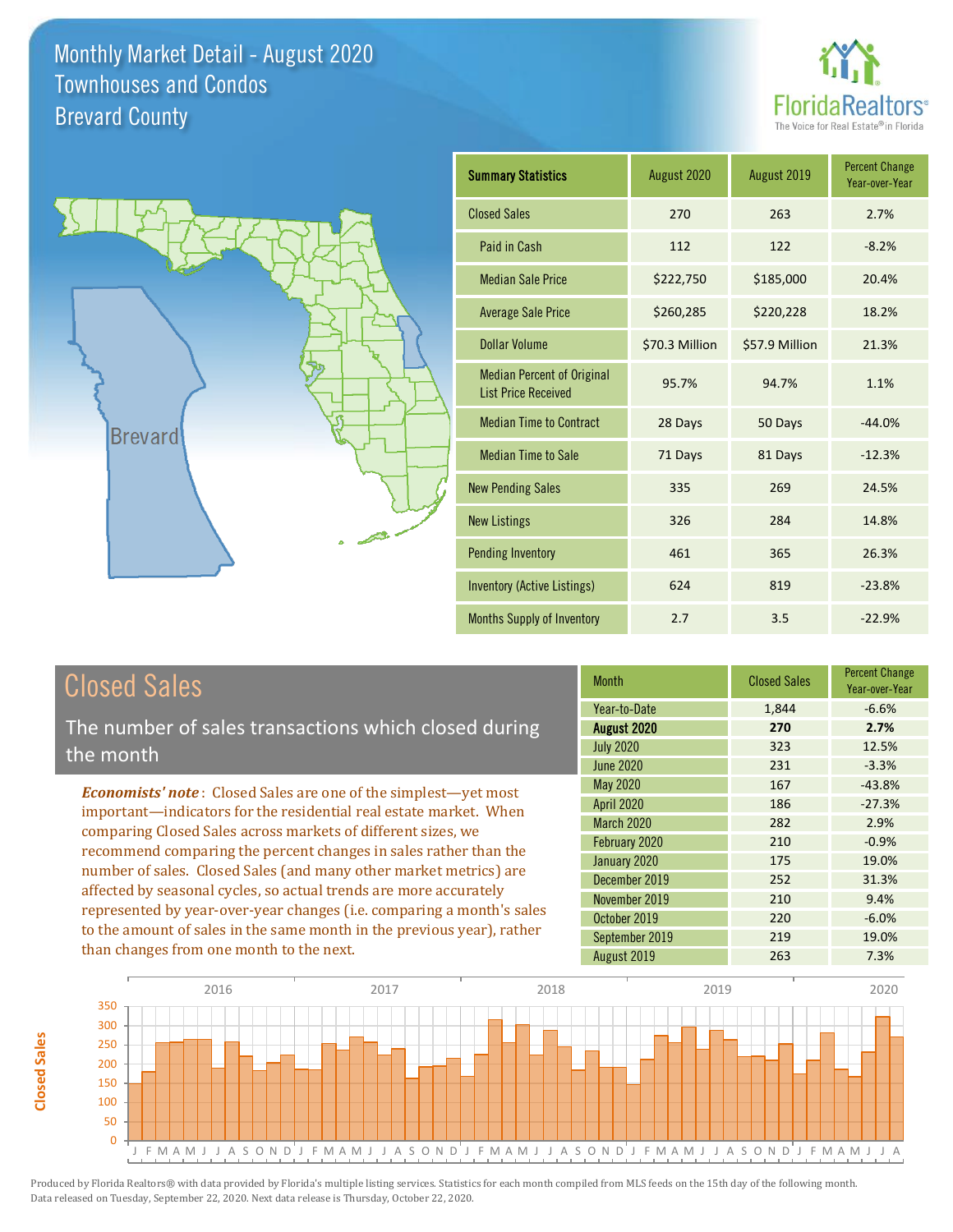this statistic should be interpreted with care.



104 -14.0%

| <b>Cash Sales</b>                                                              | <b>Month</b>      | <b>Cash Sales</b> | <b>Percent Change</b><br>Year-over-Year |
|--------------------------------------------------------------------------------|-------------------|-------------------|-----------------------------------------|
|                                                                                | Year-to-Date      | 828               | $-10.5%$                                |
| The number of Closed Sales during the month in which                           | August 2020       | 112               | $-8.2%$                                 |
| buyers exclusively paid in cash                                                | <b>July 2020</b>  | 147               | 20.5%                                   |
|                                                                                | June 2020         | 115               | 15.0%                                   |
|                                                                                | May 2020          | 74                | $-46.0%$                                |
|                                                                                | <b>April 2020</b> | 68                | $-41.4%$                                |
| <b>Economists' note:</b> Cash Sales can be a useful indicator of the extent to | <b>March 2020</b> | 135               | $-2.2%$                                 |
| which investors are participating in the market. Why? Investors are            | February 2020     | 89                | $-17.6%$                                |
| far more likely to have the funds to purchase a home available up front,       | January 2020      | 88                | 7.3%                                    |
| whereas the typical homebuyer requires a mortgage or some other                | December 2019     | 89                | 1.1%                                    |
| form of financing. There are, of course, many possible exceptions, so          | November 2019     | 81                | $-15.6%$                                |



## Cash Sales as a Percentage of Closed Sales

The percentage of Closed Sales during the month which were Cash Sales

*Economists' note* : This statistic is simply another way of viewing Cash Sales. The remaining percentages of Closed Sales (i.e. those not paid fully in cash) each month involved some sort of financing, such as mortgages, owner/seller financing, assumed loans, etc.

| <b>Month</b>      | <b>Percent of Closed</b><br>Sales Paid in Cash | <b>Percent Change</b><br>Year-over-Year |
|-------------------|------------------------------------------------|-----------------------------------------|
| Year-to-Date      | 44.9%                                          | $-4.1%$                                 |
| August 2020       | 41.5%                                          | $-10.6%$                                |
| <b>July 2020</b>  | 45.5%                                          | 7.1%                                    |
| <b>June 2020</b>  | 49.8%                                          | 19.1%                                   |
| May 2020          | 44.3%                                          | $-3.9%$                                 |
| <b>April 2020</b> | 36.6%                                          | $-19.2%$                                |
| March 2020        | 47.9%                                          | $-5.0%$                                 |
| February 2020     | 42.4%                                          | $-16.7%$                                |
| January 2020      | 50.3%                                          | $-9.9%$                                 |
| December 2019     | 35.3%                                          | $-22.9%$                                |
| November 2019     | 38.6%                                          | $-22.8%$                                |
| October 2019      | 47.3%                                          | $-8.5%$                                 |
| September 2019    | 34.7%                                          | $-32.1%$                                |
| August 2019       | 46.4%                                          | $-5.3%$                                 |

September 2019 76 -19.1%

October 2019

August 2019 122 1.7%



**Cash Sales**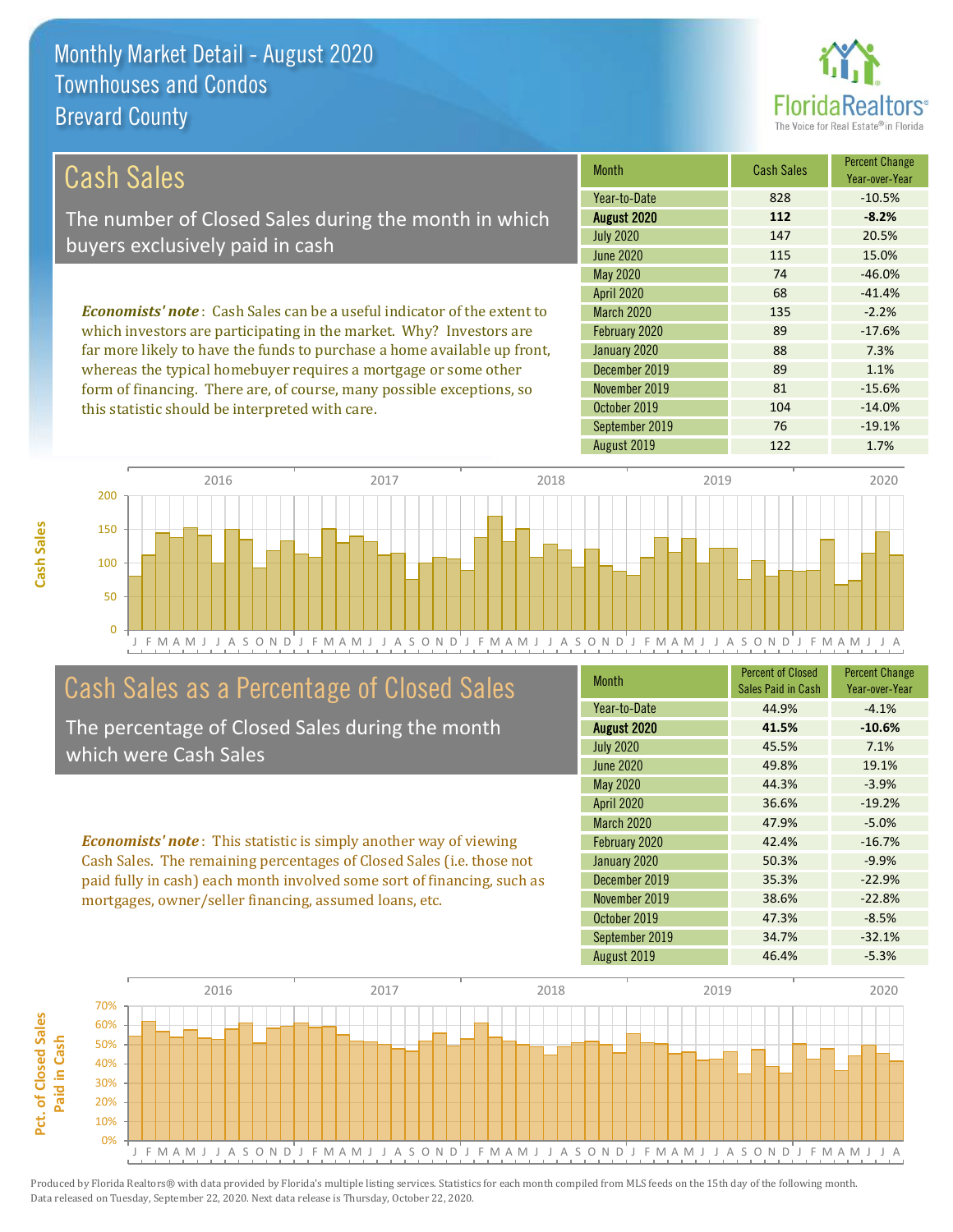

## Median Sale Price

The median sale price reported for the month (i.e. 50% of sales were above and 50% of sales were below)

*Economists' note* : Median Sale Price is our preferred summary statistic for price activity because, unlike Average Sale Price, Median Sale Price is not sensitive to high sale prices for small numbers of homes that may not be characteristic of the market area. Keep in mind that median price trends over time are not always solely caused by changes in the general value of local real estate. Median sale price only reflects the values of the homes that *sold* each month, and the mix of the types of homes that sell can change over time.

| <b>Month</b>     | <b>Median Sale Price</b> | <b>Percent Change</b><br>Year-over-Year |
|------------------|--------------------------|-----------------------------------------|
| Year-to-Date     | \$205,000                | 11.3%                                   |
| August 2020      | \$222,750                | 20.4%                                   |
| <b>July 2020</b> | \$215,000                | 17.5%                                   |
| <b>June 2020</b> | \$217,500                | 8.8%                                    |
| May 2020         | \$168,000                | $-10.2%$                                |
| April 2020       | \$214,950                | 23.9%                                   |
| March 2020       | \$205,000                | 10.8%                                   |
| February 2020    | \$210,750                | 21.5%                                   |
| January 2020     | \$170,000                | 0.4%                                    |
| December 2019    | \$191,850                | 3.7%                                    |
| November 2019    | \$195,000                | 18.0%                                   |
| October 2019     | \$185,000                | 5.7%                                    |
| September 2019   | \$199,990                | 18.3%                                   |
| August 2019      | \$185,000                | 2.8%                                    |



### Average Sale Price

The average sale price reported for the month (i.e. total sales in dollars divided by the number of sales)

*Economists' note* : Usually, we prefer Median Sale Price over Average Sale Price as a summary statistic for home prices. However, Average Sale Price does have its uses—particularly when it is analyzed alongside the Median Sale Price. For one, the relative difference between the two statistics can provide some insight into the market for higher-end homes in an area.

| <b>Month</b>      | <b>Average Sale Price</b> | <b>Percent Change</b><br>Year-over-Year |
|-------------------|---------------------------|-----------------------------------------|
| Year-to-Date      | \$248,116                 | 10.2%                                   |
| August 2020       | \$260,285                 | 18.2%                                   |
| <b>July 2020</b>  | \$262,836                 | 23.5%                                   |
| <b>June 2020</b>  | \$266,487                 | 7.8%                                    |
| May 2020          | \$204,612                 | $-13.4%$                                |
| April 2020        | \$234,684                 | 2.7%                                    |
| <b>March 2020</b> | \$268,049                 | 17.2%                                   |
| February 2020     | \$246,197                 | 15.3%                                   |
| January 2020      | \$203,898                 | $-0.5%$                                 |
| December 2019     | \$235,823                 | 11.1%                                   |
| November 2019     | \$228,869                 | 10.6%                                   |
| October 2019      | \$214,790                 | 1.5%                                    |
| September 2019    | \$224,440                 | 11.0%                                   |
| August 2019       | \$220,228                 | 3.5%                                    |



**Median Sale Price**

**Median Sale Price**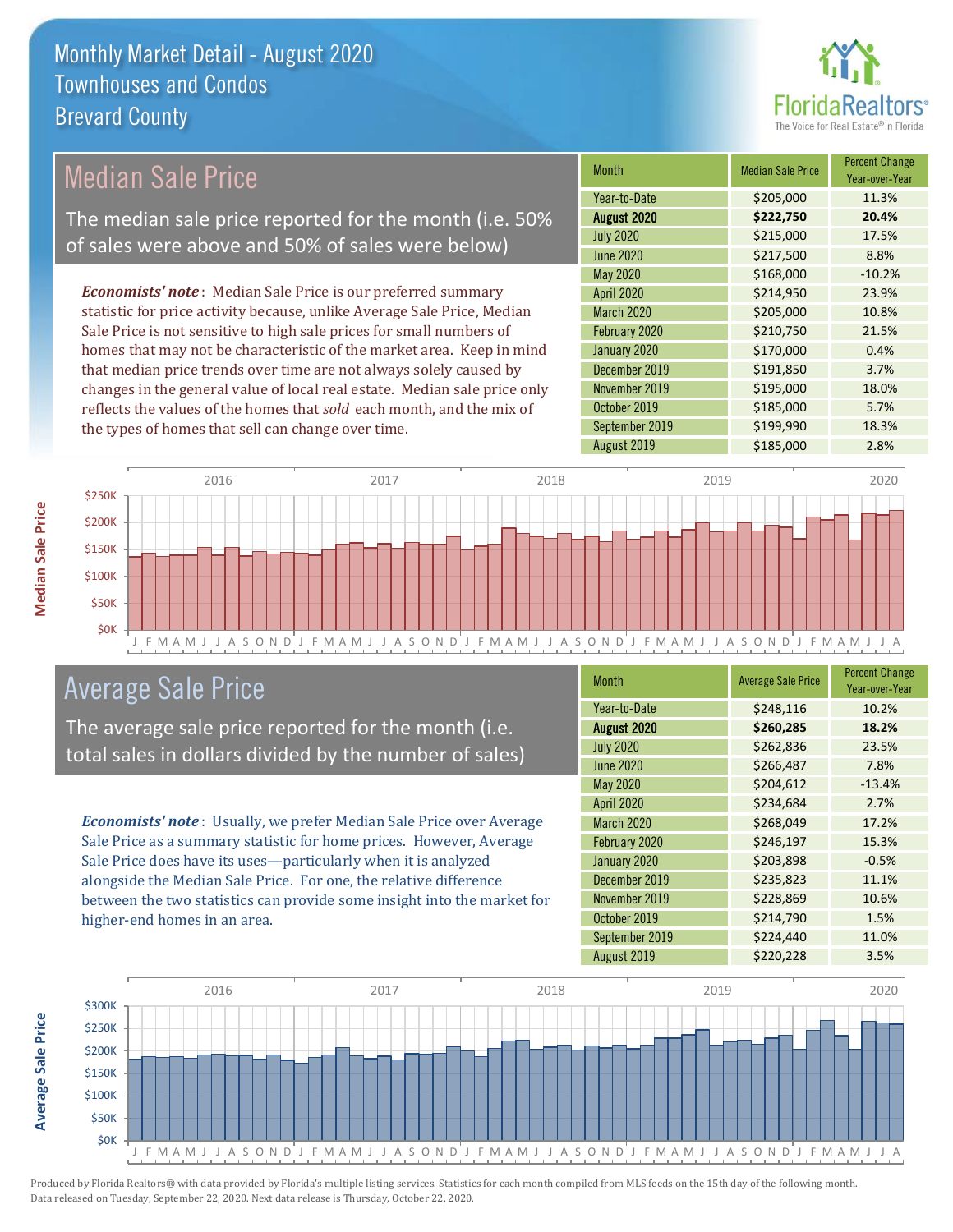

#### ollar Volume

The sum of the sale prices for all sales which closed during the month

*Economists' note* : Dollar Volume is simply the sum of all sale prices in a given time period, and can quickly be calculated by multiplying Closed Sales by Average Sale Price. It is a strong indicator of the health of the real estate industry in a market, and is of particular interest to real estate professionals, investors, analysts, and government agencies. Potential home sellers and home buyers, on the other hand, will likely be better served by paying attention to trends in the two components of Dollar Volume (i.e. sales and prices) individually.

| <b>Month</b>      | Dollar Volume   | <b>Percent Change</b><br>Year-over-Year |
|-------------------|-----------------|-----------------------------------------|
| Year-to-Date      | \$457.5 Million | 2.9%                                    |
| August 2020       | \$70.3 Million  | 21.3%                                   |
| <b>July 2020</b>  | \$84.9 Million  | 39.0%                                   |
| <b>June 2020</b>  | \$61.6 Million  | 4.2%                                    |
| <b>May 2020</b>   | \$34.2 Million  | $-51.3%$                                |
| <b>April 2020</b> | \$43.7 Million  | $-25.4%$                                |
| March 2020        | \$75.6 Million  | 20.6%                                   |
| February 2020     | \$51.7 Million  | 14.3%                                   |
| January 2020      | \$35.7 Million  | 18.4%                                   |
| December 2019     | \$59.4 Million  | 45.8%                                   |
| November 2019     | \$48.1 Million  | 20.9%                                   |
| October 2019      | \$47.3 Million  | $-4.6%$                                 |
| September 2019    | \$49.2 Million  | 32.1%                                   |
| August 2019       | \$57.9 Million  | 11.1%                                   |



# Median Percent of Original List Price Received

The median of the sale price (as a percentage of the original list price) across all properties selling during the month

*Economists' note* : The Median Percent of Original List Price Received is useful as an indicator of market recovery, since it typically rises as buyers realize that the market may be moving away from them and they need to match the selling price (or better it) in order to get a contract on the house. This is usually the last measure to indicate a market has shifted from down to up, so it is what we would call a *lagging* indicator.

| <b>Month</b>      | Med. Pct. of Orig.<br><b>List Price Received</b> | <b>Percent Change</b><br>Year-over-Year |
|-------------------|--------------------------------------------------|-----------------------------------------|
| Year-to-Date      | 95.9%                                            | 0.4%                                    |
| August 2020       | 95.7%                                            | 1.1%                                    |
| <b>July 2020</b>  | 96.1%                                            | 0.5%                                    |
| <b>June 2020</b>  | 95.7%                                            | $-0.2%$                                 |
| May 2020          | 95.7%                                            | 0.3%                                    |
| April 2020        | 95.9%                                            | 0.3%                                    |
| <b>March 2020</b> | 96.0%                                            | 0.8%                                    |
| February 2020     | 96.3%                                            | 1.0%                                    |
| January 2020      | 95.7%                                            | 0.2%                                    |
| December 2019     | 96.1%                                            | 1.5%                                    |
| November 2019     | 95.0%                                            | 0.5%                                    |
| October 2019      | 95.5%                                            | $-0.1%$                                 |
| September 2019    | 95.6%                                            | 1.0%                                    |
| August 2019       | 94.7%                                            | $-1.1%$                                 |

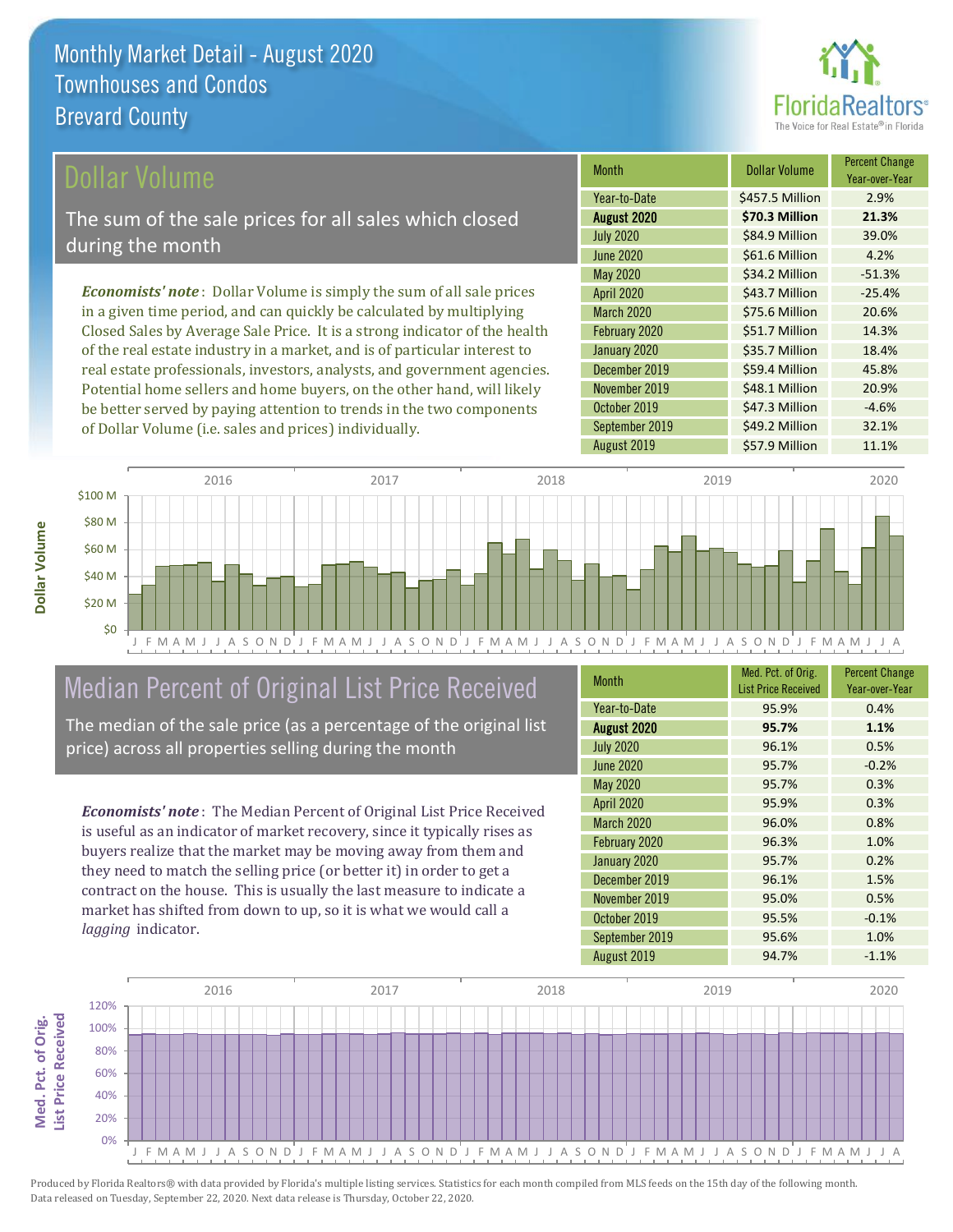

## Median Time to Contract

The median number of days between the listing date and contract date for all Closed Sales during the month

*Economists' note* : Like Time to Sale, Time to Contract is a measure of the length of the home selling process calculated for sales which closed during the month. The difference is that Time to Contract measures the number of days between the initial listing of a property and the signing of the contract which eventually led to the closing of the sale. When the gap between Median Time to Contract and Median Time to Sale grows, it is usually a sign of longer closing times and/or declining numbers of cash sales.

| <b>Month</b>      | <b>Median Time to</b><br>Contract | <b>Percent Change</b><br>Year-over-Year |
|-------------------|-----------------------------------|-----------------------------------------|
| Year-to-Date      | 35 Days                           | $-20.5%$                                |
| August 2020       | 28 Days                           | $-44.0%$                                |
| <b>July 2020</b>  | 46 Days                           | 4.5%                                    |
| <b>June 2020</b>  | 43 Days                           | 26.5%                                   |
| May 2020          | 37 Days                           | $-7.5%$                                 |
| <b>April 2020</b> | 26 Days                           | $-49.0%$                                |
| <b>March 2020</b> | 30 Days                           | $-33.3%$                                |
| February 2020     | 49 Days                           | 0.0%                                    |
| January 2020      | 37 Days                           | 5.7%                                    |
| December 2019     | 33 Days                           | $-23.3%$                                |
| November 2019     | 38 Days                           | 0.0%                                    |
| October 2019      | 47 Days                           | 56.7%                                   |
| September 2019    | 48 Days                           | 50.0%                                   |
| August 2019       | 50 Days                           | 100.0%                                  |



## Median Time to Sale

**Median Time to Contract**

**Median Time to** 

The median number of days between the listing date and closing date for all Closed Sales during the month

*Economists' note* : Time to Sale is a measure of the length of the home selling process, calculated as the number of days between the initial listing of a property and the closing of the sale. *Median* Time to Sale is the amount of time the "middle" property selling this month was on the market. That is, 50% of homes selling this month took *less* time to sell, and 50% of homes took *more* time to sell. Median Time to Sale gives a more accurate picture than Average Time to Sale, which can be skewed upward by small numbers of properties taking an abnormally long time to sell.

| <b>Month</b>      | <b>Median Time to Sale</b> | <b>Percent Change</b><br>Year-over-Year |
|-------------------|----------------------------|-----------------------------------------|
| Year-to-Date      | 76 Days                    | $-3.8%$                                 |
| August 2020       | 71 Days                    | $-12.3%$                                |
| <b>July 2020</b>  | 85 Days                    | 6.3%                                    |
| <b>June 2020</b>  | 84 Days                    | 15.1%                                   |
| May 2020          | 67 Days                    | $-11.8%$                                |
| April 2020        | 72 Days                    | $-13.3%$                                |
| <b>March 2020</b> | 69 Days                    | $-11.5%$                                |
| February 2020     | 88 Days                    | 8.6%                                    |
| January 2020      | 75 Days                    | 1.4%                                    |
| December 2019     | 78 Days                    | 0.0%                                    |
| November 2019     | 80 Days                    | 9.6%                                    |
| October 2019      | 83 Days                    | 25.8%                                   |
| September 2019    | 92 Days                    | 29.6%                                   |
| August 2019       | 81 Days                    | 30.6%                                   |

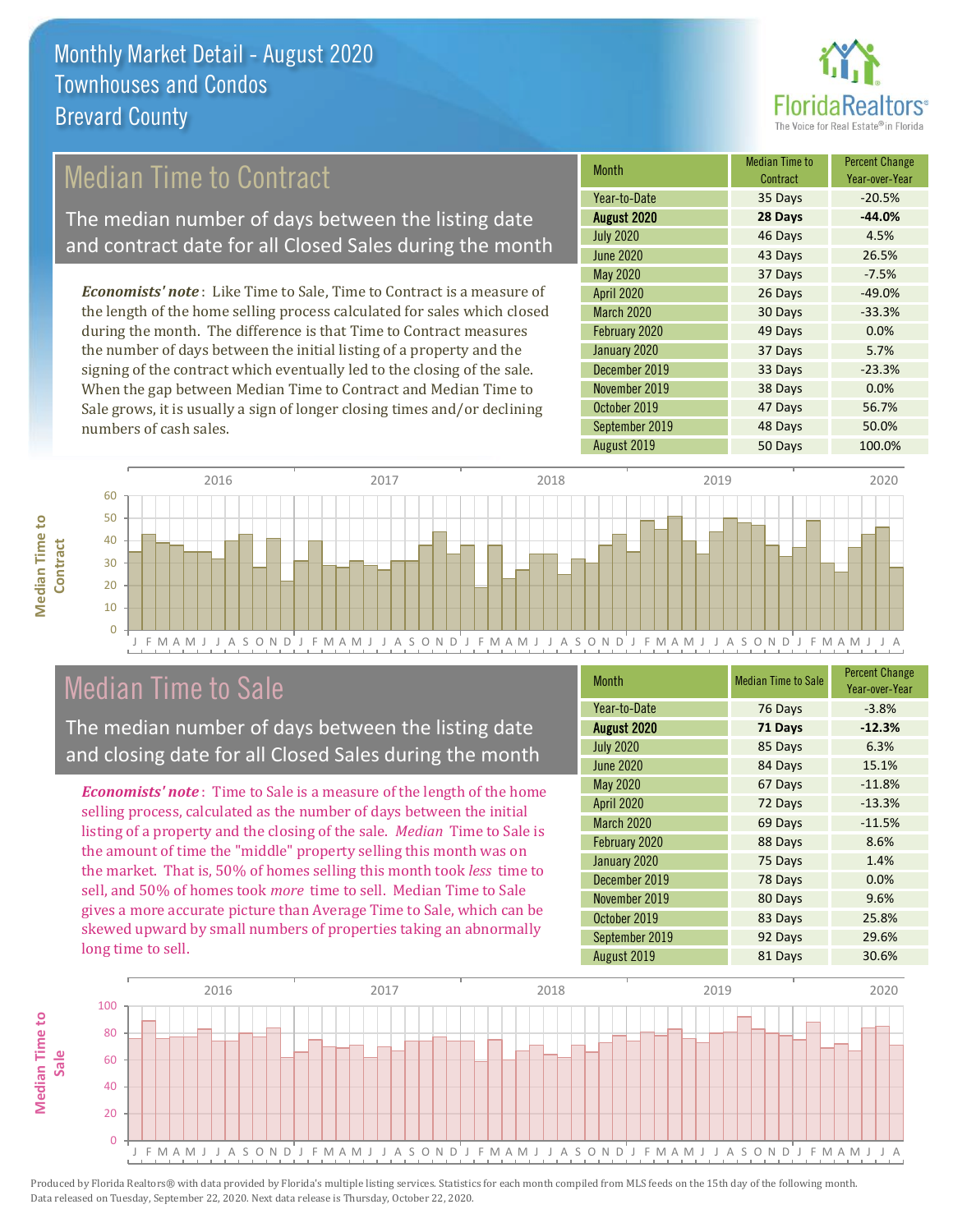

| <b>New Pending Sales</b>                                                       | <b>Month</b>      | <b>New Pending Sales</b> | <b>Percent Change</b><br>Year-over-Year |
|--------------------------------------------------------------------------------|-------------------|--------------------------|-----------------------------------------|
|                                                                                | Year-to-Date      | 2,187                    | $-1.4%$                                 |
| The number of listed properties that went under                                | August 2020       | 335                      | 24.5%                                   |
| contract during the month                                                      | <b>July 2020</b>  | 310                      | 3.3%                                    |
|                                                                                | <b>June 2020</b>  | 329                      | 11.1%                                   |
|                                                                                | <b>May 2020</b>   | 268                      | $-1.1%$                                 |
| <b>Economists' note</b> : Because of the typical length of time it takes for a | <b>April 2020</b> | 159                      | $-43.0%$                                |
| sale to close, economists consider Pending Sales to be a decent                | <b>March 2020</b> | 210                      | $-26.3%$                                |
| indicator of potential future Closed Sales. It is important to bear in         | February 2020     | 286                      | 4.8%                                    |
| mind, however, that not all Pending Sales will be closed successfully.         | January 2020      | 290                      | 17.9%                                   |
| So, the effectiveness of Pending Sales as a future indicator of Closed         | December 2019     | 174                      | 15.2%                                   |
| Sales is susceptible to changes in market conditions such as the               | November 2019     | 248                      | 32.6%                                   |
| availability of financing for homebuyers and the inventory of                  | October 2019      | 267                      | 20.3%                                   |



## New Listings

distressed properties for sale.

The number of properties put onto the market during the month

*Economists' note* : New Listings tend to rise in delayed response to increasing prices, so they are often seen as a lagging indicator of market health. As prices rise, potential sellers raise their estimations of value—and in the most recent cycle, rising prices have freed up many potential sellers who were previously underwater on their mortgages. Note that in our calculations, we take care to not include properties that were recently taken off the market and quickly relisted, since these are not really *new* listings.

| <b>Month</b>      | <b>New Listings</b> | <b>Percent Change</b><br>Year-over-Year |
|-------------------|---------------------|-----------------------------------------|
| Year-to-Date      | 2,314               | $-8.9%$                                 |
| August 2020       | 326                 | 14.8%                                   |
| <b>July 2020</b>  | 286                 | 1.4%                                    |
| <b>June 2020</b>  | 258                 | $-23.4%$                                |
| May 2020          | 302                 | $-8.8%$                                 |
| April 2020        | 203                 | $-34.3%$                                |
| <b>March 2020</b> | 298                 | $-4.8%$                                 |
| February 2020     | 292                 | $-5.8%$                                 |
| January 2020      | 349                 | $-6.7%$                                 |
| December 2019     | 230                 | 8.5%                                    |
| November 2019     | 281                 | 0.7%                                    |
| October 2019      | 324                 | 15.3%                                   |
| September 2019    | 217                 | $-19.9%$                                |
| August 2019       | 284                 | $-16.0%$                                |

September 2019 **206** -8.4%



Produced by Florida Realtors® with data provided by Florida's multiple listing services. Statistics for each month compiled from MLS feeds on the 15th day of the following month. Data released on Tuesday, September 22, 2020. Next data release is Thursday, October 22, 2020.

**New Listings**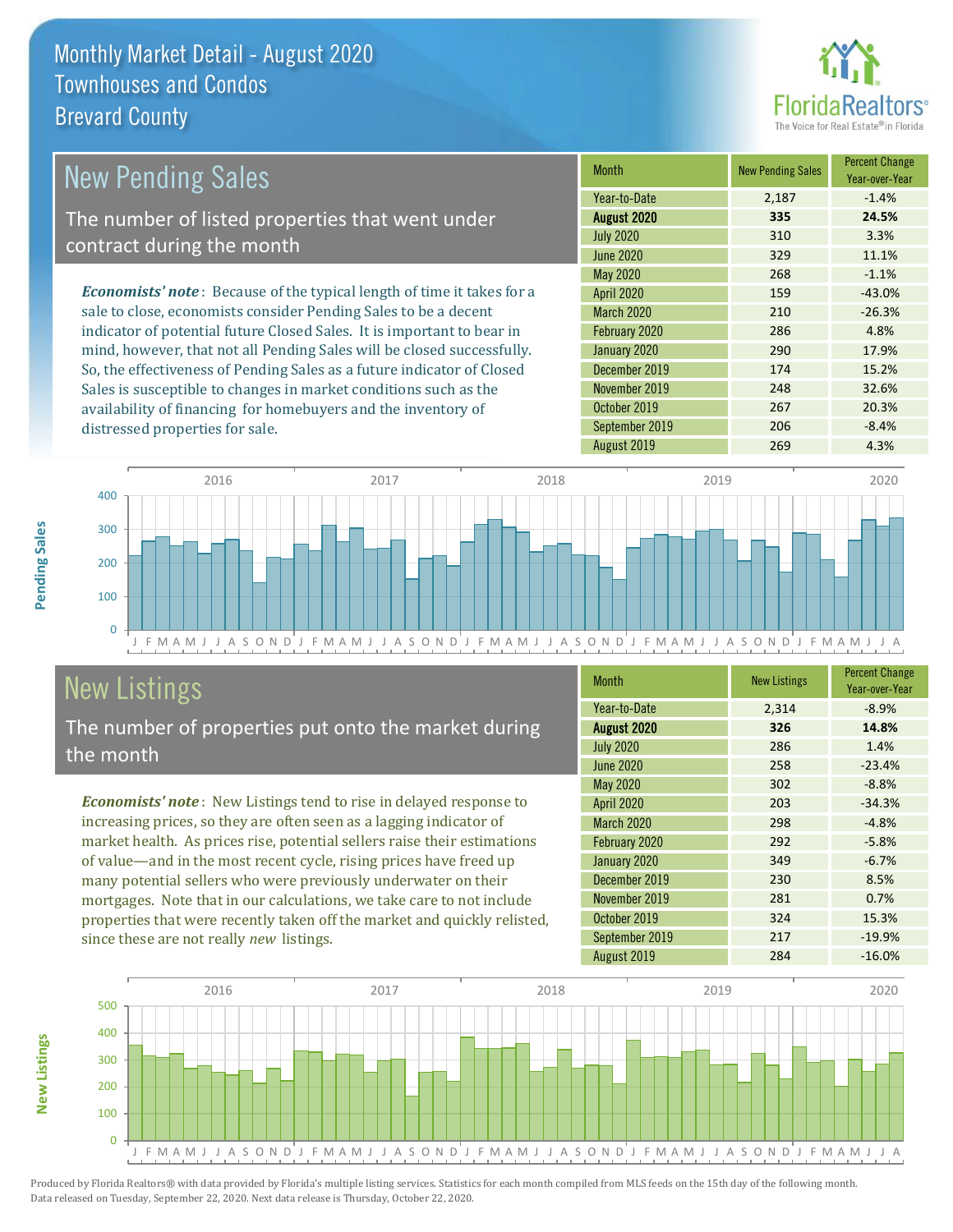

# *Economists' note* : There are a number of ways to define and calculate Inventory (Active Listings) The number of property listings active at the end of the month

Inventory. Our method is to simply count the number of active listings on the last day of the month, and hold this number to compare with the same month the following year. Inventory rises when New Listings are outpacing the number of listings that go off-market (regardless of whether they actually sell). Likewise, it falls when New Listings aren't keeping up with the rate at which homes are going off-market.

| <b>Month</b>             |  | Inventory | <b>Percent Change</b><br>Year-over-Year |
|--------------------------|--|-----------|-----------------------------------------|
| <b>YTD (Monthly Avg)</b> |  | 760       | $-16.2%$                                |
| August 2020              |  | 624       | $-23.8%$                                |
| <b>July 2020</b>         |  | 654       | $-23.3%$                                |
| <b>June 2020</b>         |  | 689       | $-22.4%$                                |
| <b>May 2020</b>          |  | 801       | $-11.8%$                                |
| <b>April 2020</b>        |  | 827       | $-8.3%$                                 |
| <b>March 2020</b>        |  | 852       | $-8.5%$                                 |
| February 2020            |  | 810       | $-16.2%$                                |
| January 2020             |  | 824       | $-16.7%$                                |
| December 2019            |  | 767       | $-15.2%$                                |
| November 2019            |  | 804       | $-10.5%$                                |
| October 2019             |  | 807       | $-4.6%$                                 |
| September 2019           |  | 797       | $-2.7%$                                 |
| August 2019              |  | 819       | 2.1%                                    |



## Months Supply of Inventory

An estimate of the number of months it will take to deplete the current Inventory given recent sales rates

*Economists' note* : MSI is a useful indicator of market conditions. The benchmark for a balanced market (favoring neither buyer nor seller) is 5.5 months of inventory. Anything higher is traditionally a buyers' market, and anything lower is a sellers' market. There is no single accepted way of calculating MSI. A common method is to divide current Inventory by the most recent month's Closed Sales count, but this count is a usually poor predictor of future Closed Sales due to seasonal cycles. To eliminate seasonal effects, we use the 12-month average of monthly Closed Sales instead.

| Month                    | <b>Months Supply</b> | <b>Percent Change</b><br>Year-over-Year |
|--------------------------|----------------------|-----------------------------------------|
| <b>YTD (Monthly Avg)</b> | 3.0                  | $-23.1%$                                |
| August 2020              | 2.7                  | $-22.9%$                                |
| <b>July 2020</b>         | 2.9                  | $-21.6%$                                |
| <b>June 2020</b>         | 3.1                  | $-20.5%$                                |
| May 2020                 | 3.5                  | $-12.5%$                                |
| April 2020               | 3.5                  | $-10.3%$                                |
| March 2020               | 3.5                  | $-14.6%$                                |
| February 2020            | 3.3                  | $-21.4%$                                |
| January 2020             | 3.4                  | $-19.0%$                                |
| December 2019            | 3.2                  | $-15.8%$                                |
| November 2019            | 3.4                  | $-10.5%$                                |
| October 2019             | 3.5                  | $-2.8%$                                 |
| September 2019           | 3.4                  | $-2.9%$                                 |
| August 2019              | 3.5                  | 0.0%                                    |



**Inventory**

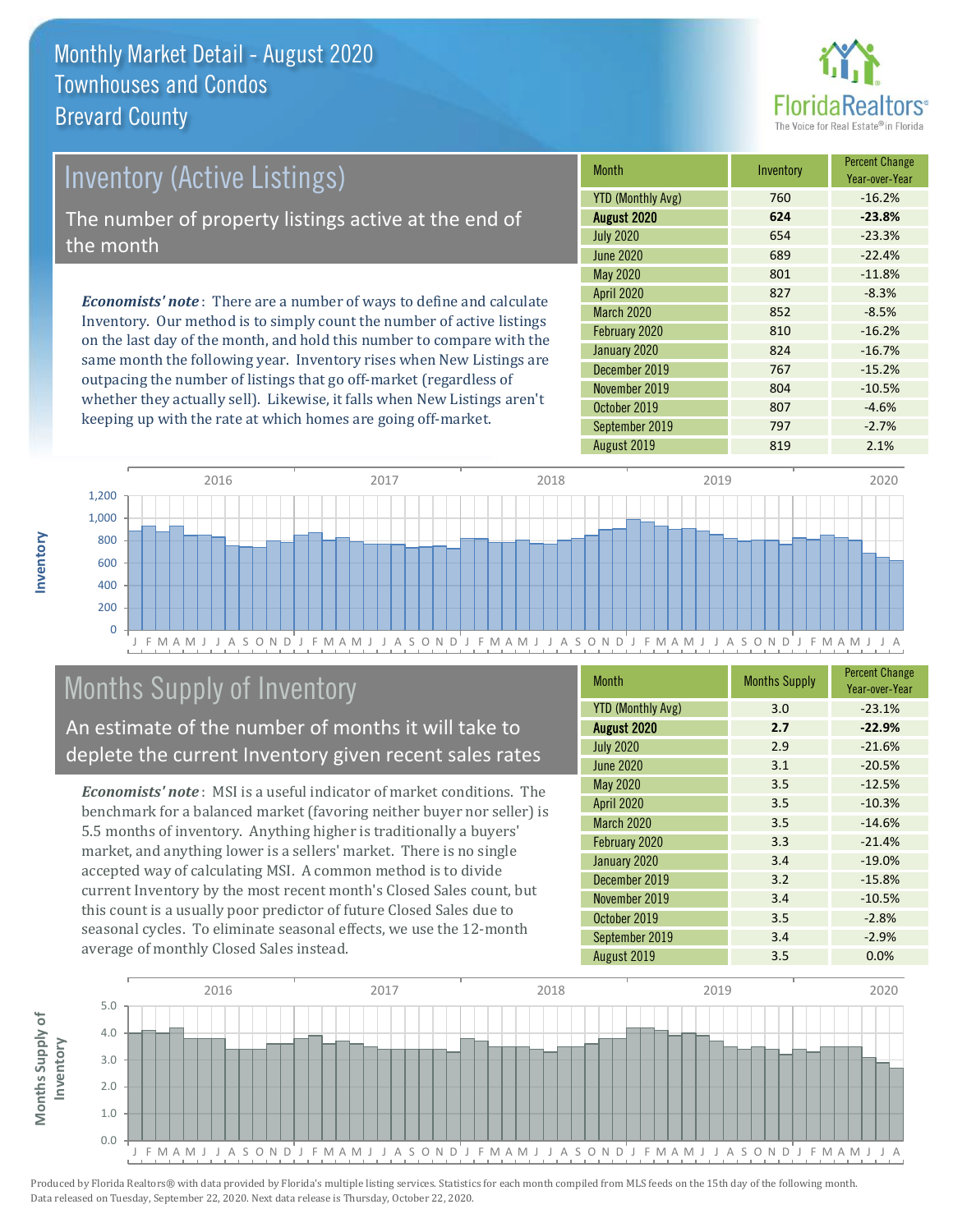

#### *Economists' note:* Closed Sales are one of the simplest—yet most important—indicators for the residential real estate market. When comparing Closed Sales across markets of different sizes, we recommend comparing the percent changes in sales rather than the number of sales. Closed Sales (and many other market metrics) are Closed Sales by Sale Price The number of sales transactions which closed during the month

affected by seasonal cycles, so actual trends are more accurately represented by year-over-year changes (i.e. comparing a month's sales to the amount of sales in the same month in the previous year), rather than changes from one month to the next.





#### Median Time to Contract by Sale Price The median number of days between the listing date and contract date for all Closed Sales during the month

*Economists' note* : Like Time to Sale, Time to Contract is a measure of the length of the home selling process calculated for sales which closed during the month. The difference is that Time to Contract measures the number of days between the initial listing of a property and the signing of the contract which eventually led to the closing of the sale. When the gap between Median Time to Contract and Median Time to Sale grows, it is usually a sign of longer closing times and/or declining numbers of cash sales.

| <b>Sale Price</b>     | Median Time to<br>Contract | <b>Percent Change</b><br>Year-over-Year |
|-----------------------|----------------------------|-----------------------------------------|
| Less than \$50,000    | 11 Days                    | $-80.0%$                                |
| $$50,000 - $99,999$   | 31 Days                    | 6.9%                                    |
| $$100,000 - $149,999$ | 27 Days                    | $-40.0%$                                |
| $$150,000 - $199,999$ | 18 Days                    | $-73.1%$                                |
| \$200,000 - \$249,999 | 32 Days                    | 28.0%                                   |
| \$250,000 - \$299,999 | 28 Days                    | $-61.1%$                                |
| \$300,000 - \$399,999 | 70 Days                    | $-41.7%$                                |
| \$400,000 - \$599,999 | 24 Days                    | $-73.3%$                                |
| \$600,000 - \$999,999 | 175 Days                   | 9.4%                                    |
| \$1,000,000 or more   | 306 Days                   | N/A                                     |



Produced by Florida Realtors® with data provided by Florida's multiple listing services. Statistics for each month compiled from MLS feeds on the 15th day of the following month. Data released on Tuesday, September 22, 2020. Next data release is Thursday, October 22, 2020.

**Median Time to Contract**

**Median Time to Contract**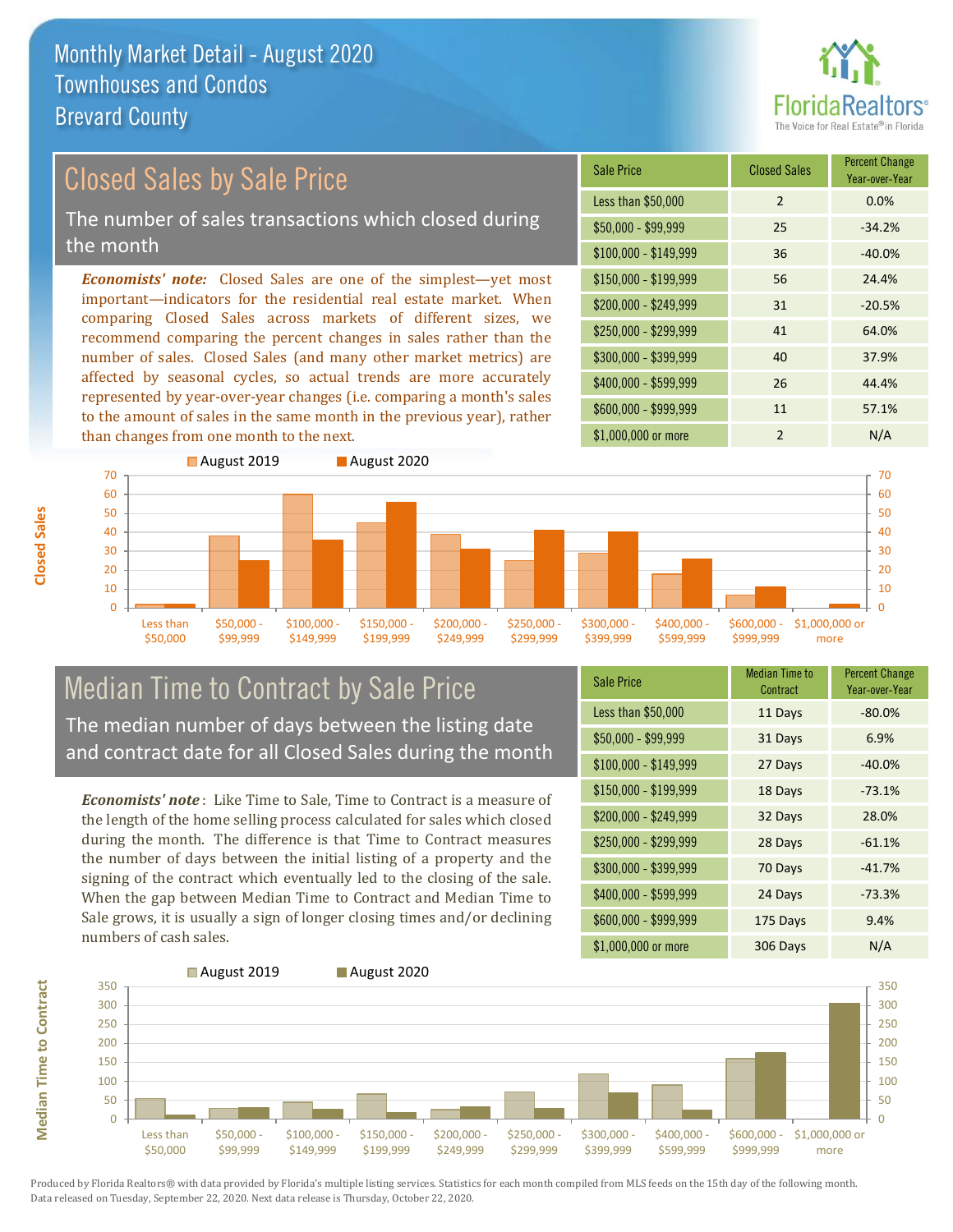

# New Listings by Initial Listing Price

The number of properties put onto the market during the month

*Economists' note:* New Listings tend to rise in delayed response to increasing prices, so they are often seen as a lagging indicator of market health. As prices rise, potential sellers raise their estimations of value—and in the most recent cycle, rising prices have freed up many potential sellers who were previously underwater on their mortgages. Note that in our calculations, we take care to not include properties that were recently taken off the market and quickly relisted, since these are not really *new* listings.

| <b>Initial Listing Price</b> | <b>New Listings</b> | <b>Percent Change</b><br>Year-over-Year |
|------------------------------|---------------------|-----------------------------------------|
| Less than \$50,000           | 0                   | $-100.0%$                               |
| $$50,000 - $99,999$          | 20                  | $-33.3%$                                |
| $$100,000 - $149,999$        | 62                  | 40.9%                                   |
| $$150,000 - $199,999$        | 49                  | 6.5%                                    |
| \$200,000 - \$249,999        | 31                  | $-26.2%$                                |
| \$250,000 - \$299,999        | 49                  | 226.7%                                  |
| \$300,000 - \$399,999        | 55                  | $-17.9%$                                |
| \$400,000 - \$599,999        | 39                  | 30.0%                                   |
| \$600,000 - \$999,999        | 17                  | 142.9%                                  |
| \$1,000,000 or more          | 4                   | 300.0%                                  |



#### Inventory by Current Listing Price The number of property listings active at the end of the month

*Economists' note* : There are a number of ways to define and calculate Inventory. Our method is to simply count the number of active listings on the last day of the month, and hold this number to compare with the same month the following year. Inventory rises when New Listings are outpacing the number of listings that go off-market (regardless of whether they actually sell). Likewise, it falls when New Listings aren't keeping up with the rate at which homes are going off-market.

| <b>Current Listing Price</b> | Inventory | <b>Percent Change</b><br>Year-over-Year |
|------------------------------|-----------|-----------------------------------------|
| Less than \$50,000           | 0         | $-100.0%$                               |
| $$50,000 - $99,999$          | 31        | $-36.7%$                                |
| $$100,000 - $149,999$        | 56        | $-46.7%$                                |
| $$150,000 - $199,999$        | 60        | $-48.7%$                                |
| \$200,000 - \$249,999        | 50        | $-35.9%$                                |
| \$250,000 - \$299,999        | 81        | 12.5%                                   |
| \$300,000 - \$399,999        | 151       | $-20.9%$                                |
| $$400,000 - $599,999$        | 111       | $-10.5%$                                |
| \$600,000 - \$999,999        | 56        | $-1.8%$                                 |
| \$1,000,000 or more          | 28        | 75.0%                                   |



Produced by Florida Realtors® with data provided by Florida's multiple listing services. Statistics for each month compiled from MLS feeds on the 15th day of the following month. Data released on Tuesday, September 22, 2020. Next data release is Thursday, October 22, 2020.

**Inventory**